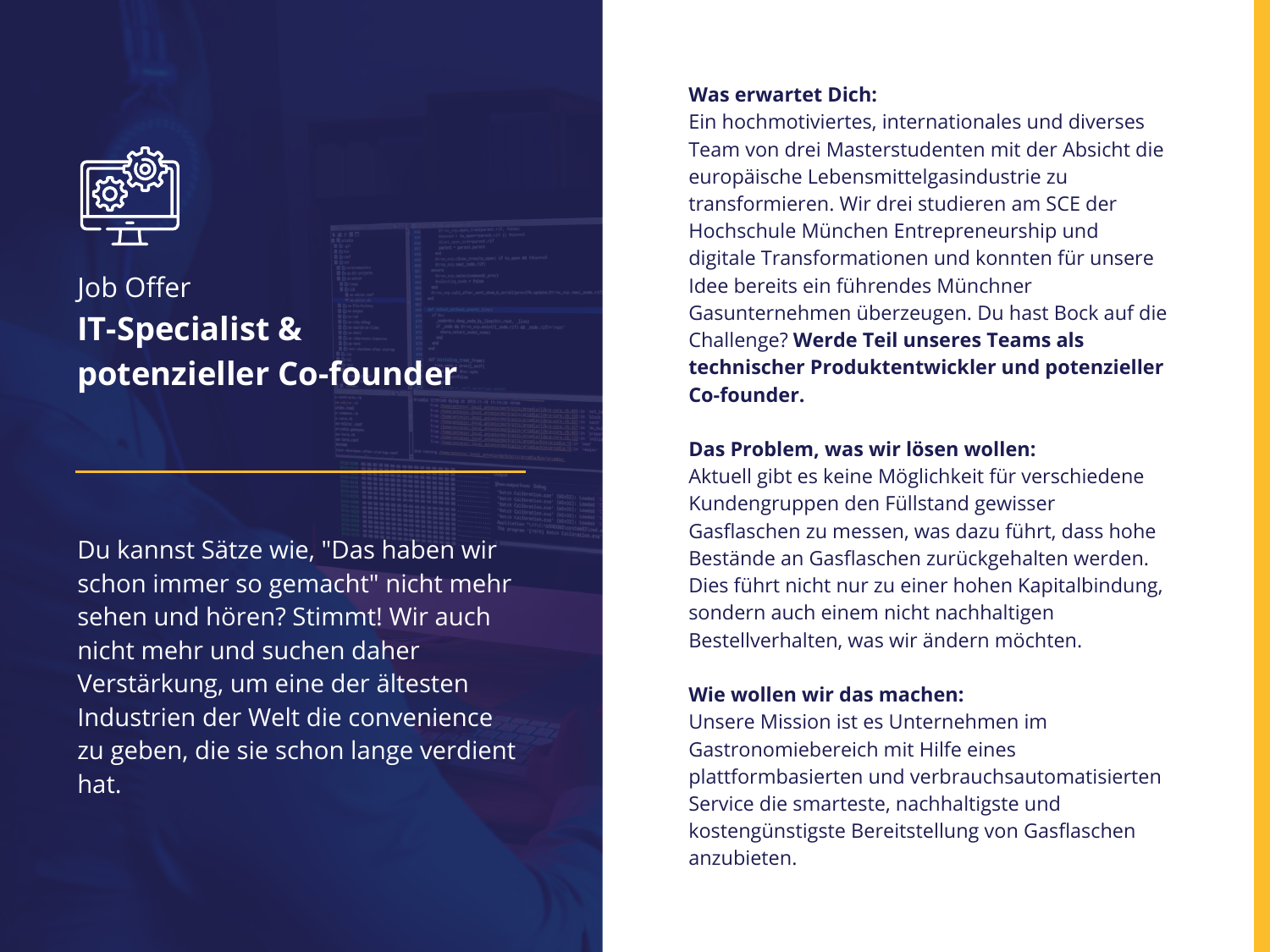### **Das sind Deine Aufgaben als unser IT- Specialist und potenzieller Co-founder:**

- Du bist verantwortlich für die Entwicklung und Implementierung der gesamten technischen Infrastruktur (frontend- und backend inkl. Hosting) unserer gemeinsamen Geschäftsidee.
- Du übernimmst einen großen Teil der Entwicklung selbst und bringst bereits erste Erfahrung in WebApp / App, API und backend sowie frontend Entwicklung mit.
- Du übernimmst gemeinsam mit unserem technischen Produktentwickler die Entwicklung und Integration des Messgeräts in die Cloud auf Basis von Einzelkern-Prozessoren (u.a. Raspberry, Arduino, …).
- Du verantwortest nach der erfolgreichen Entwicklung des Prototypen die Weiterentwicklung und Optimierung der gesamten IT-Prozesse sowie Maintenance.
- Du bist erste/r Ansprechpartner/in für unsere Backend- und Frontend-Entwicklung in allen strategischen und technischen Angelegenheiten. Dies umfasst u.a. sämtliche Entscheidungen rund um den Aufbau, die Infrastruktur und Architektur unseres Service.

### **Dein Profil:**

- Abgeschlossenes Bachelor- und oder Masterstudium im Bereich Wirtschaftsinformatik, Informatik, oder einem vergleichbaren Studiengang.
- Erste Erfahrung als Frontend- und oder Backend-Entwickler/in von mobilen- (empfehlenswert) und/oder Webanwendungen (notwendig) sowie Erfahrung im Cloud Hosting von Services.
- Die Fähigkeit verschiedene Technologie-Stacks zu identifizieren, auszuwählen und den Favoriten bis Ende des Jahres umzusetzen.
- Du hast lösungsstarke Ideen, eine qualitätsbewusste Arbeitsweise und hohe Teamfähigkeit.
- Du sprichst fließend deutsch und englisch.
- Interesse daran, dich neben den technischen Aufgaben auch in Unternehmensstrategie und -management einzubringen.

#### **Warum wir?**

- Die Möglichkeit von Anfang an einem nicen Forschungsprojekt mit der Möglichkeit ein Tech Startup zu werden mitzuarbeiten und Teil des Gründungsteams (mit Beteiligung) zu werden.
- Ein diverses Team mit Vorerfahrung im Bereich des Innovationsmanagements, Marketing Strategie and Sales sowie Entrepreneurship.
- Innovatives Produkt mit starker europaweiter Skalierungsmöglichkeit.
- Die Möglichkeit, frühzeitig an einer großartigen Vision teilzunehmen und eine Schlüsselrolle zu spielen.

**Du hast Lust auf die Umsetzung der Herausforderung in einem hochmotivierten, internationalen und diversen Team?**

**Dann freuen wir uns über Deine Kontaktaufnahme unter partner@gasvisor.eu und +49 1525 649 3303**

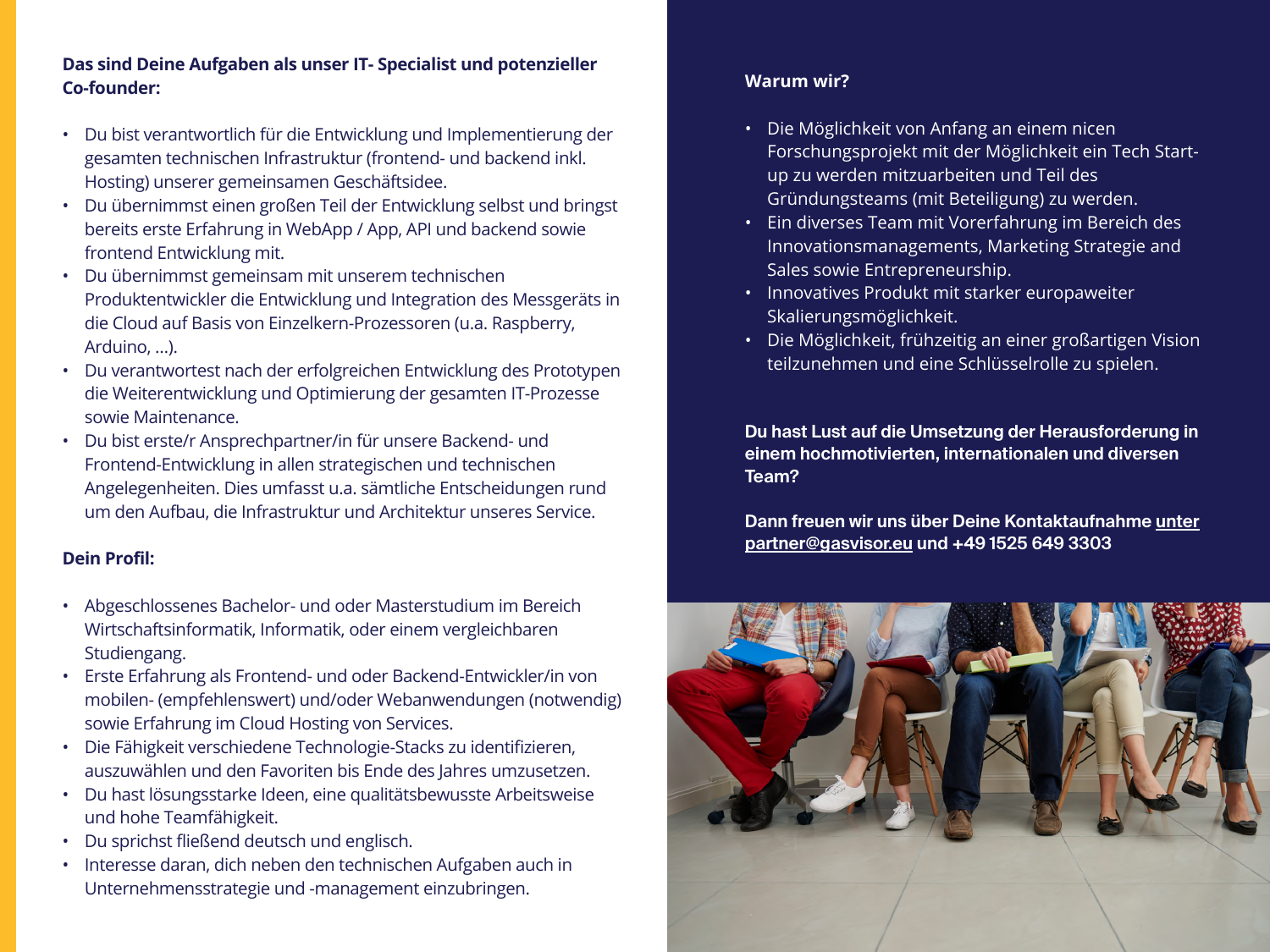

# Job Offer **IT-Specialist & potential Co-founder**

You can no longer see or hear sentences like, "We've always done it that way"? That's right! We don't either and are looking for reinforcements to give one of the oldest industries in the world the convenience it has long deserved.

#### **What to expect:**

A highly motivated, international and diverse team of three master students with the intention to transform the European food gas industry. The three of us are studying entrepreneurship and digital transformations at the SCE of the University of Applied Sciences Munich and could already convince a leading Munich gas company of our idea. Are you up for the challenge? **Join our team as a technical product developer and potential co-founder.**

# **The problem we want to solve:**

Currently, there is no way for different customer groups to measure the fill level of certain gas cylinders, which leads to high stocks of gas cylinders being held back. This not only leads to high capital lockup, but also unsustainable ordering behaviour, which we want to change.

# **How we want to do it:**

Our mission is to provide businesses in the hospitality sector with the smartest, most sustainable and cost-effective provision of gas cylinders using a platform-based and consumption-automated service.